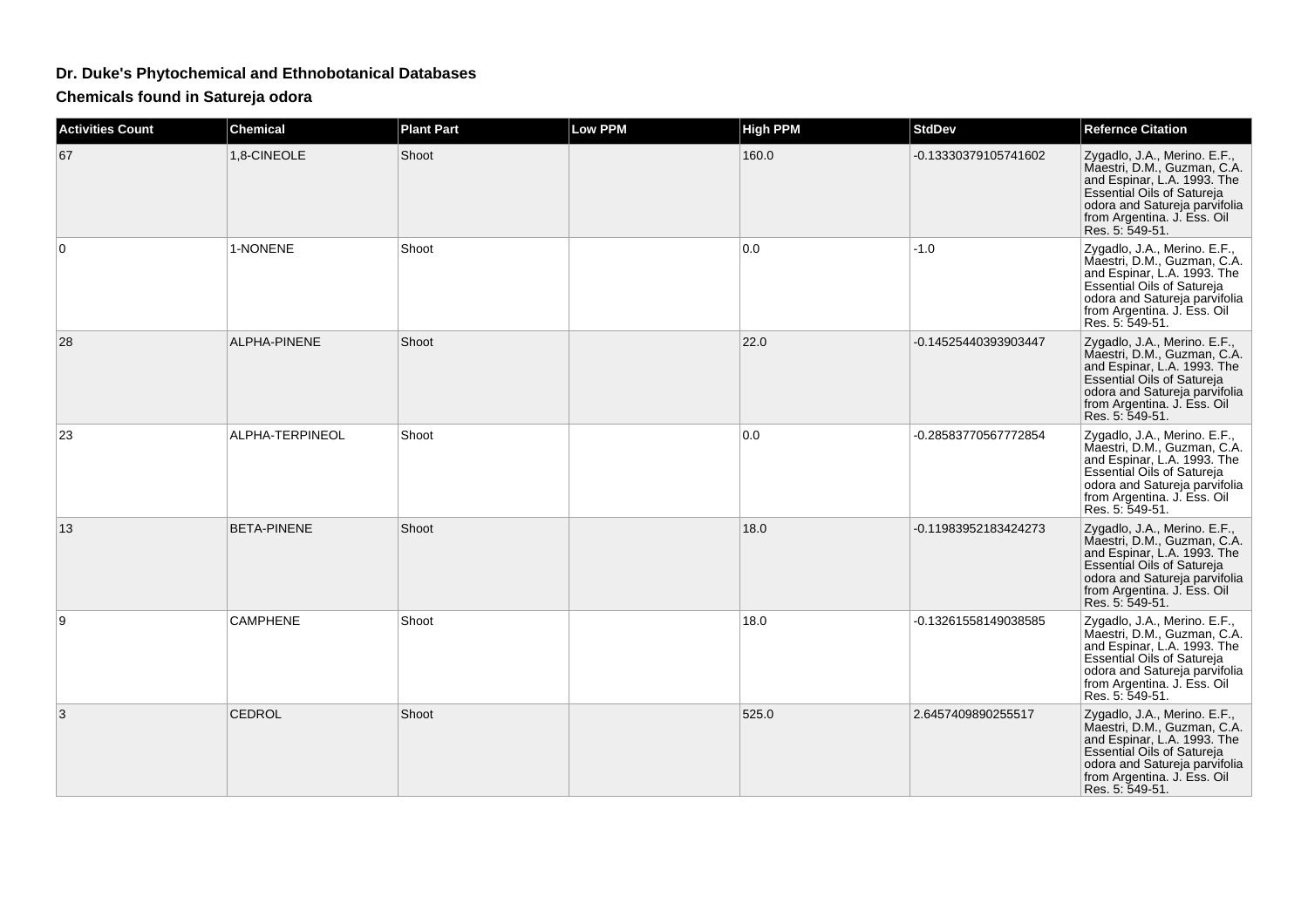| <b>Activities Count</b> | <b>Chemical</b>      | <b>Plant Part</b> | <b>Low PPM</b> | <b>High PPM</b> | <b>StdDev</b>        | <b>Refernce Citation</b>                                                                                                                                                                                           |
|-------------------------|----------------------|-------------------|----------------|-----------------|----------------------|--------------------------------------------------------------------------------------------------------------------------------------------------------------------------------------------------------------------|
| 20                      | <b>CITRONELLAL</b>   | Shoot             |                | 10.0            | -0.2247565069652818  | Zygadlo, J.A., Merino. E.F.,<br>Maestri, D.M., Guzman, C.A.<br>and Espinar, L.A. 1993. The<br>Essential Oils of Satureja<br>odora and Satureja parvifolia<br>from Argentina. J. Ess. Oil<br>Res. 5: 549-51.        |
| 15                      | <b>CITRONELLOL</b>   | Shoot             |                | 0.0             | -0.17735775762554484 | Zygadlo, J.A., Merino. E.F.,<br>Maestri, D.M., Guzman, C.A.<br>and Espinar, L.A. 1993. The<br>Essential Oils of Satureja<br>odora and Satureja parvifolia<br>from Argentina. J. Ess. Oil<br>Res. 5: 549-51.        |
| 3                       | <b>DECANOIC-ACID</b> | Shoot             |                | 25.0            | -0.3514998201309975  | Zygadlo, J.A., Merino. E.F.,<br>Maestri, D.M., Guzman, C.A.<br>and Espinar, L.A. 1993. The<br>Essential Oils of Satureja<br>odora and Satureja parvifolia<br>from Argentina. J. Ess. Oil<br>Res. 5: 549-51.        |
| 2                       | <b>DODECANAL</b>     | Shoot             |                | 0.0             | $-1.0$               | Zygadlo, J.A., Merino. E.F.,<br>Maestri, D.M., Guzman, C.A.<br>and Espinar, L.A. 1993. The<br>Essential Oils of Satureja<br>odora and Satureja parvifolia<br>from Argentina. J. Ess. Oil<br>Res. 5: 549-51.        |
| 0                       | EO                   | Shoot             |                | 5000.0          | -0.4902376675913727  | Zygadlo, J.A., Merino. E.F.,<br>Maestri, D.M., Guzman, C.A.<br>and Espinar, L.A. 1993. The<br>Essential Oils of Satureja<br>odora and Satureja parvifolia<br>from Argentina. J. Ess. Oil<br>Res. 5: 549-51.        |
| $\overline{7}$          | <b>ISOBORNEOL</b>    | Shoot             |                | 250.0           | -0.11782491320922399 | Zygadlo, J.A., Merino. E.F.,<br>Maestri, D.M., Guzman, C.A.<br>and Espinar, L.A. 1993. The<br><b>Essential Oils of Satureja</b><br>odora and Satureja parvifolia<br>from Argentina. J. Ess. Oil<br>Res. 5: 549-51. |
| 16                      | <b>ISOEUGENOL</b>    | Shoot             |                | 525.0           | 1.9999230914085298   | Zygadlo, J.A., Merino. E.F.,<br>Maestri, D.M., Guzman, C.A.<br>and Espinar, L.A. 1993. The<br>Essential Oils of Satureja<br>odora and Satureja parvifolia<br>from Argentina. J. Ess. Oil<br>Res. 5: 549-51.        |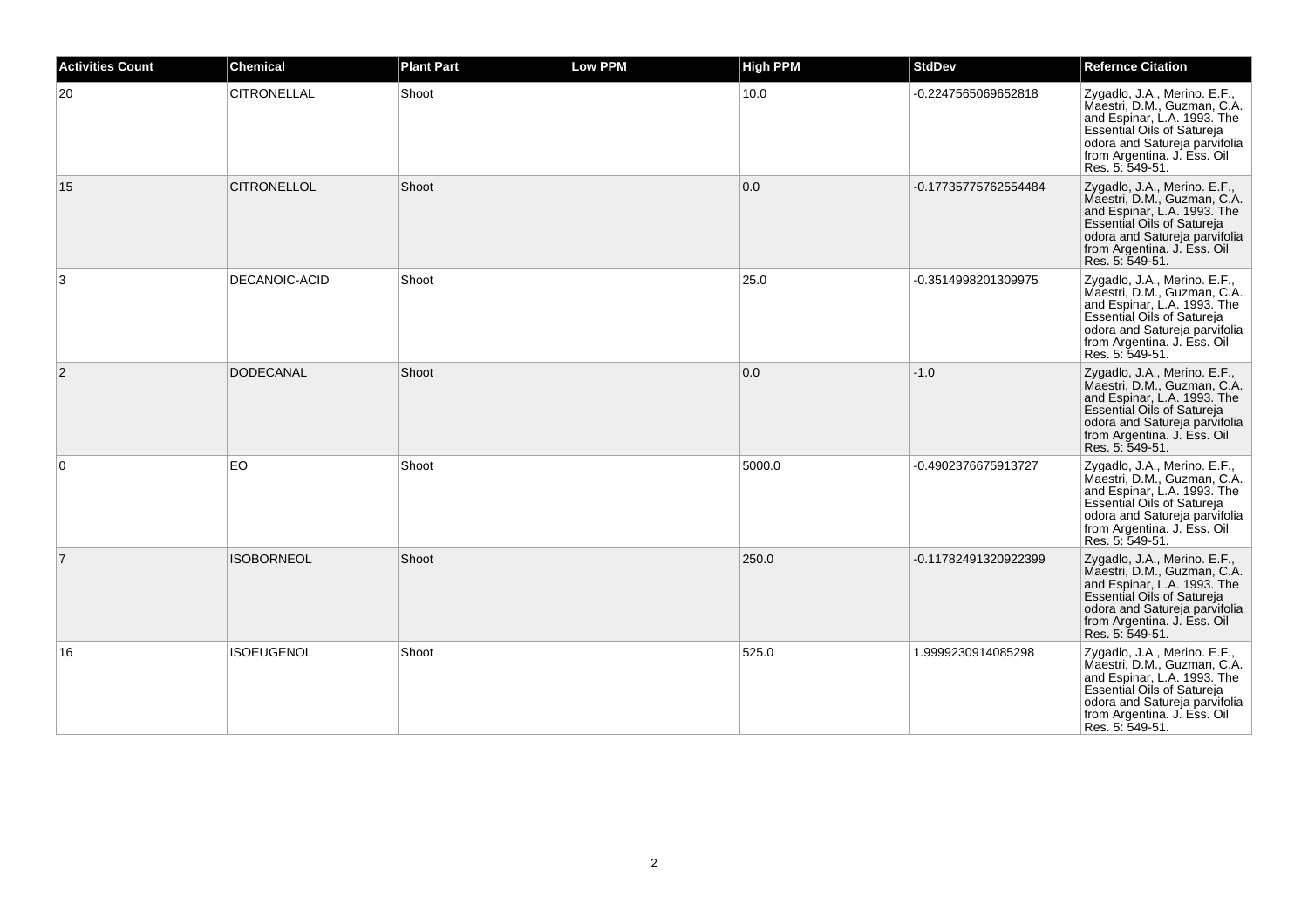| <b>Activities Count</b> | <b>Chemical</b>                   | <b>Plant Part</b> | <b>Low PPM</b> | <b>High PPM</b> | <b>StdDev</b>        | <b>Refernce Citation</b>                                                                                                                                                                                           |
|-------------------------|-----------------------------------|-------------------|----------------|-----------------|----------------------|--------------------------------------------------------------------------------------------------------------------------------------------------------------------------------------------------------------------|
| 60                      | <b>LIMONENE</b>                   | Shoot             |                | 175.0           | -0.23935531909154287 | Zygadlo, J.A., Merino. E.F.,<br>Maestri, D.M., Guzman, C.A.<br>and Espinar, L.A. 1993. The<br>Essential Oils of Satureja<br>odora and Satureja parvifolia<br>from Argentina. J. Ess. Oil<br>Res. 5: 549-51.        |
| 63                      | <b>MENTHOL</b>                    | Shoot             |                | 0.0             | -0.6459706767072504  | Zygadlo, J.A., Merino. E.F.,<br>Maestri, D.M., Guzman, C.A.<br>and Espinar, L.A. 1993. The<br>Essential Oils of Satureja<br>odora and Satureja parvifolia<br>from Argentina. J. Ess. Oil<br>Res. 5: 549-51.        |
| $\overline{0}$          | METHYL-ESTER-<br><b>DECANOATE</b> | Shoot             |                | 25.0            | 1.0                  | Zygadlo, J.A., Merino. E.F.,<br>Maestri, D.M., Guzman, C.A.<br>and Espinar, L.A. 1993. The<br>Essential Oils of Satureja<br>odora and Satureja parvifolia<br>from Argentina. J. Ess. Oil<br>Res. 5: 549-51.        |
| 22                      | <b>MYRCENE</b>                    | Shoot             |                | 0.0             | -0.34233878249773525 | Zygadlo, J.A., Merino. E.F.,<br>Maestri, D.M., Guzman, C.A.<br>and Espinar, L.A. 1993. The<br>Essential Oils of Satureja<br>odora and Satureja parvifolia<br>from Argentina. J. Ess. Oil<br>Res. 5: 549-51.        |
| $\overline{0}$          | <b>NEMTHONE</b>                   | Shoot             |                | 145.0           |                      | Zygadlo, J.A., Merino. E.F.,<br>Maestri, D.M., Guzman, C.A.<br>and Espinar, L.A. 1993. The<br>Essential Oils of Satureja<br>odora and Satureja parvifolia<br>from Argentina. J. Ess. Oil<br>Res. 5: 549-51.        |
| 16                      | P-CYMENE                          | Shoot             |                | 50.0            | -0.46176626046816455 | Zygadlo, J.A., Merino. E.F.,<br>Maestri, D.M., Guzman, C.A.<br>and Espinar, L.A. 1993. The<br><b>Essential Oils of Satureja</b><br>odora and Satureja parvifolia<br>from Argentina. J. Ess. Oil<br>Res. 5: 549-51. |
| $\overline{4}$          | PATCHOULI-ALCOHOL                 | Shoot             |                | 100.0           | 1.1637945710831474   | Zygadlo, J.A., Merino. E.F.,<br>Maestri, D.M., Guzman, C.A.<br>and Espinar, L.A. 1993. The<br>Essential Oils of Satureja<br>odora and Satureja parvifolia<br>from Argentina. J. Ess. Oil<br>Res. 5: 549-51.        |